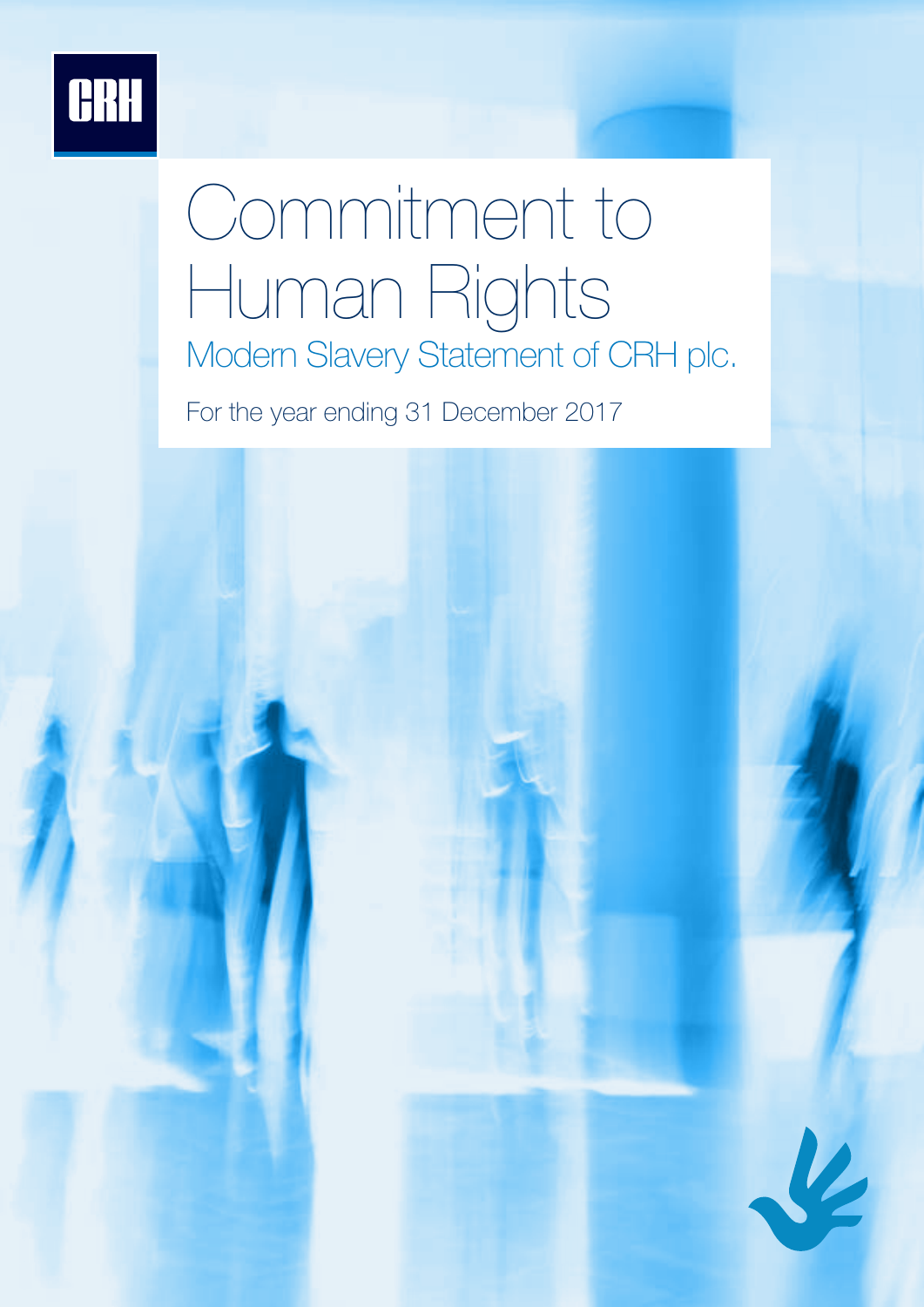This statement is made in adherence to Section 54(1) of the UK Modern Slavery Act 2015 and outlines the steps CRH plc and its subsidiaries (collectively "CRH" or the "Group") have taken to ensure that slavery and human trafficking is not taking place within either its own business or its supply chains.

#### CRH plc

CRH is a leading global diversified building materials group. Specifically, it is the largest building materials company in North America, the largest heavyside materials player in Europe, and has strategic positions in Asia and South America. In total, CRH has over 85,000 employees at 3,600 locations in 32 countries.

CRH provides building materials across the spectrum of the construction industry – from building foundations to frame and roofing, to fitting out the interior space and improving the exterior environment. CRH materials and products are also used extensively for on site works and infrastructural projects.

CRH has a dedicated Compliance team supported by in-house legal expertise and a Responsible Sourcing Manager who

supports our global procurement team. The CRH Procurement Board oversees purchasing policy and is accountable for delivering our responsible sourcing objective.

CRH procure a wide range of goods and services and have a procurement spend of c.€17 billion, with 168,000 suppliers worldwide. Our core business lines each have a specific supply chain footprint with different characteristics, challenges and opportunities:

Notably our heavyside materials businesses, are more verticallyintegrated in that they source materials produced by other CRH Group companies as raw materials.

#### **Policies**

CRH has a long-standing commitment to human and labour rights and it supports the principles set out in the articles of the United Nations' Universal Declaration of Human Rights and the International Labour Organisation's Core Labour Principles. In 2016 CRH published its "Commitment to Human Rights–Tackling Modern Slavery" statement. This comprehensive document (available on our corporate website [here\)](http://crh.com/docs/sustainability-2017/commitment-to-human-rights---tackling-modern-slavery.pdf?sfvrsn=4) outlines the Group's cohesive approach to ensuring human rights abuses are not taking place within its own businesses or its supply chains.

CRH believes that slavery, in all its forms (slavery, servitude, forced or compulsory labour, human trafficking and exploitation) is unacceptable and that all CRH companies must do everything in their power to prevent any form of slavery or any other unethical behaviour.

#### People-positive supply chain management



#### €17 billion per year in goods and services purchased worldwide 168,000 suppliers worldwide

| Americas             | Europe |
|----------------------|--------|
| 46%                  | 49%    |
| <b>Rest of World</b> | Asia   |
| $<$ 1%               | 5%     |
| * % total of spend   |        |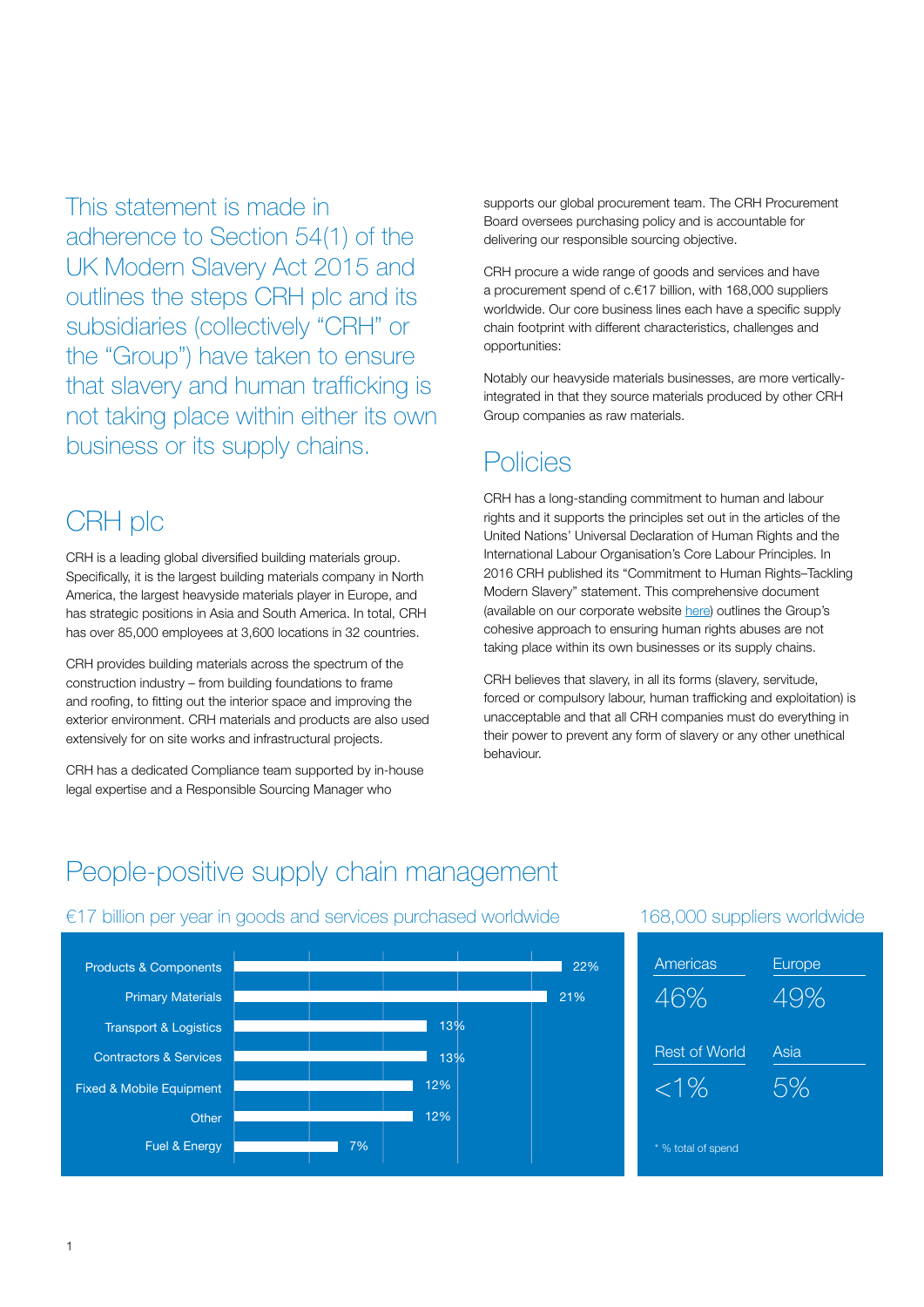There are a number of key policies that demonstrate our commitment to these values. These include:

- CRH Code of Business Conduct sets out our values "integrity, honesty and respect for the law" and our core guiding principle "there is never a good business reason to do the wrong thing". Always acting in accordance with our values is a fundamental requirement of every CRH employee and the Code of Business Conduct provides detailed guidance on what this means in practice. It includes an outline of our expected standards for fair labour practices. The Code of Business Conduct is available in 25 languages on our corporate website [here](https://www.crh.com/investors/equity-investors/faqs/detail/lists/code-of-conduct/download-a-copy-of-the-code-of-business-conduct).
- Social Policy requires all of our Group companies to:
	- Comply, at a minimum, with all applicable legislation and ensure that our social stewardship is consistent with industry best practice.
	- Manage our businesses in a fair and equitable manner, meeting all our social responsibilities.
	- Support freedom of association and recognise the right to collective bargaining
	- Prohibit forced, compulsory and child labour.
	- Apply the principle of equal opportunity, valuing diversity regardless of age, gender, disability, creed, ethnic origin or sexual orientation, while insisting that merit is the ultimate basis for recruitment and selection decisions
	- Ensure that we deal responsibly with our suppliers and customers in accordance with our Code of Business Conduct and proper business practice
- Supplier Code of Conduct (SCoC) sets out how our suppliers must adhere to good ethical practices and specifically undertakes the below in relation to modern slavery:
	- To support and respect the protection of human rights within their areas of influence.
	- To prohibit all forms of forced, compulsory and child labour.
	- To support the principles of equal opportunity in respect of the recruitment and selection of employees.

The Supplier Code of Conduct is available in six languages on our corporate website [here.](https://www.crh.com/investors/equity-investors/faqs/detail/lists/code-of-conduct/download-a-copy-of-the-supplier-code-of-conduct-)

• Ethical Procurement Code – gives guidance to our employees, explaining our requirements of suppliers, due diligence processes and roles and responsibilities in relation to managing suppliers in accordance with the Supplier Code of Conduct.

#### Assessing & Managing Risk

CRH's Enterprise Risk Management Framework provides a basis for the Group to assess and manage risks associated with business and strategic decisions, including all aspects of sustainability, corporate social responsibility, human rights and labour rights. CRH conducts an annual review of social performance in its operations. Human and labour rights are a focus of this review.

From a risk assessment perspective, in light of its geographic and operational footprint, CRH has determined that within its sphere of influence the greatest risk area for modern slavery to occur is within its supply chain. The main challenges in this regard are the scale, complexity and geographic spread of our supply chain.

CRH assesses supply chain risk at a commodity level in line with ISO 20400 best practice against a set of 12 different sustainability criteria that are tailored to its business and in accordance with our Supplier Code of Conduct and Ethical Procurement Code. ISO 20400 is the world's first international standard for responsible sourcing which aims to increase supply chain transparency and sustainability. A commodity heat map is utilised, which identifies both a risk profile and an opportunity assessment to understand and leverage areas where improvements can be made. By managing risk and opportunity at a commodity level, CRH is able to obtain a greater insight into its supply chain and ensure that the required improvements are integrated into commodity strategy plans and procurement decisions.

An annual questionnaire is completed by all CRH companies certifying that "relevant suppliers" meet the requirements of the Ethical Procurement Code including a section that describes the Supplier accreditation schemes across the Group.

CRH's central procurement team undertake a specific Corporate Social Responsibility (CSR) risk assessment for all strategic spend, of which labour practices are one aspect.

CRH may terminate a contract with a supplier who violates the Supplier Code of Conduct or refuses to take part in a remediation plan. Likewise, CRH will also exclude from any tendering process, suppliers who do not show high ethical and Corporate Social Responsibility standards or compliance with relevant laws.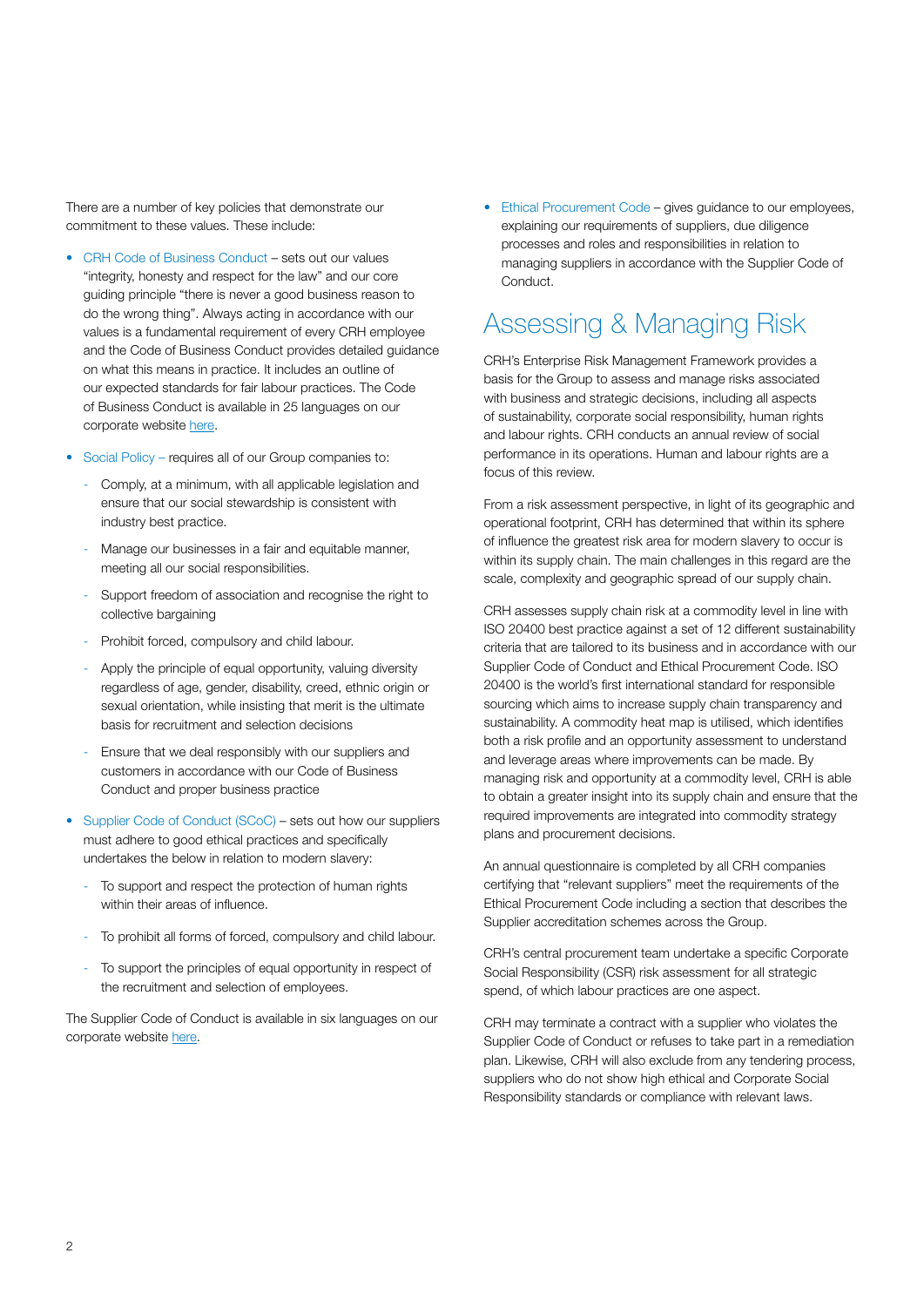#### Due Diligence

We monitor compliance with our human and labour rights policies, in relation to issues such as modern slavery, across all CRH companies and review labour practices annually.

Within our supply chain we increase our assurance and due diligence response in accordance to the risk we identify for the spend area. Methods we prescribe in our Supplier Code of Conduct include:

- Direct communication and supplier sign off (SCoC Declaration)
- Completion of SCoC questionnaire for high spend suppliers in higher risk countries (SCoC Validation).

Where our commodity risk assessments identify further risk we also implement:

- Specific contract clauses
- CRH-led site assessment
- 3rd party desktop assessments and screening
- 3rd Party on-site assessment
- Corrective action plans

#### Communications & Training

- All policies are available online for employees and the Code of Business Conduct and Supplier Code of Conduct can be downloaded from [www.crh.com](http://www.crh.com/)
- Procurement teams are trained in responsible sourcing issues, tools and techniques.
- CRH encourages employees and partners within its supply chain to "Speak Up" and raise any suspicions to our 24/7 multilingual confidential hotline facility. Hotline posters are in place at all CRH company sites or online at [www.crhhotline.com.](http://www.crhhotline.com/) Every report is investigated thoroughly and appropriate actions is taken based on the investigations findings.